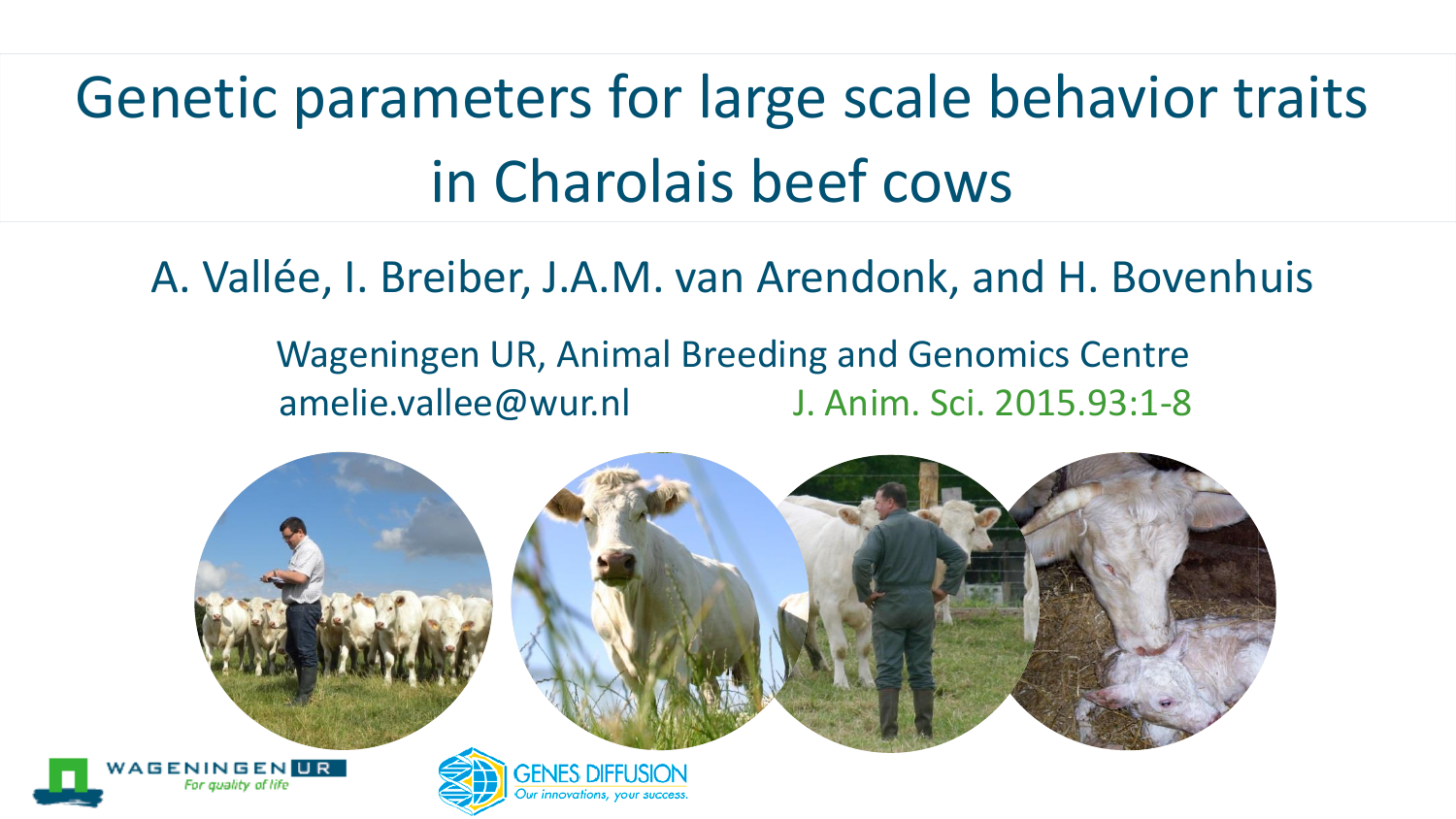## Acknowledgements

**This project is funded by Gènes Diffusion** 

#### [www.genesdiffusion.com](http://www.genesdiffusion.com/)





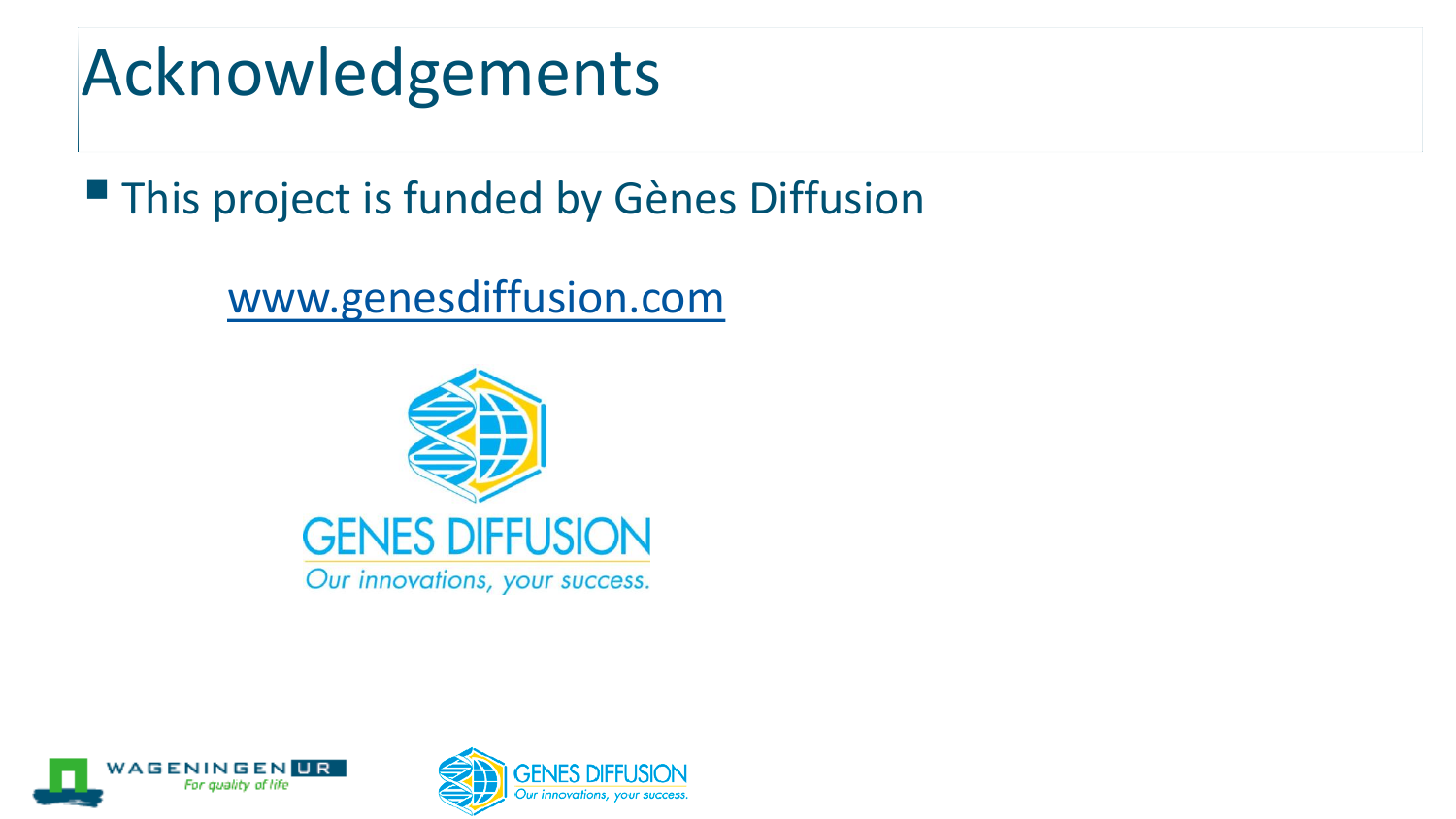# Breeding goal in beef cattle

Introduction

In the last decades: traits directly related with profitability

(Phocas et al., 1995; Phocas et al., 1998)

- Production
- Reproduction
- Nowadays: interest for behavior

(Forabosco et al. 2007; Vargas et al. 2014)

- Agressiveness toward farmer
- Maternal care



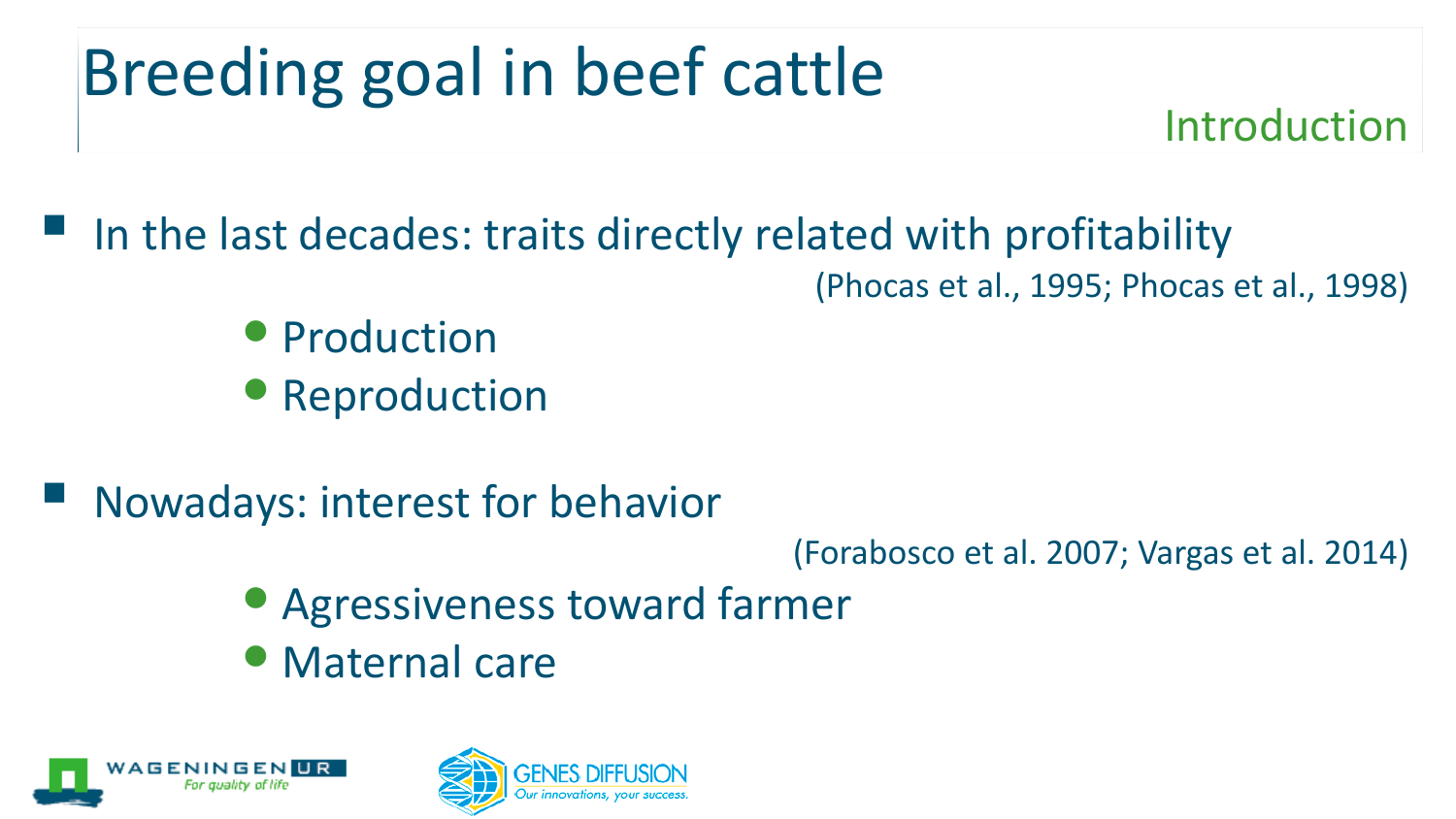## Interest for behavior traits in beef cattle Introduction

Agressiveness toward farmer related to

(Le Neindre et al., 2002; Turner et al., 2013)

- Human safety
- Workability
- Maternal care related to

(Frisch, 1982; Hoppe et al., 2008)

- Colostrum consumption
- Immunity
- [Calf s](http://www.wur.nl/UK/)urvival



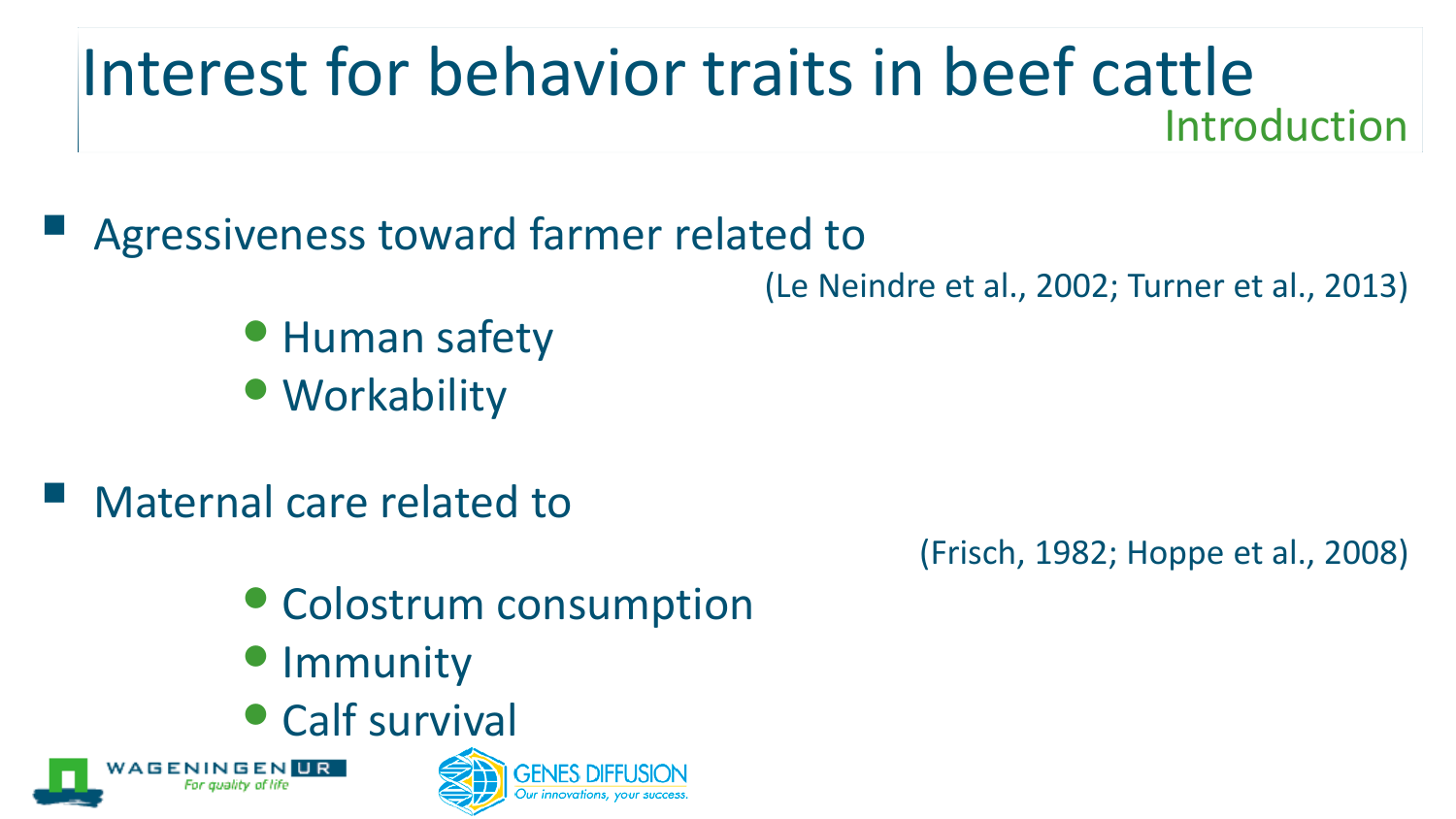## Recording behavior traits in beef cattle Introduction

 In literature, scored by trained and experienced classifiers (Hoppe et al., 2008; Benhajali et al. 2010; Schmidt at al., 2014)

- Limited number of records
- Limited accuracy of the genetic estimates
- $\blacksquare$  If scoring by farmers
	- More records
	- Successfully implemented in dairy for temperament during milking (Beard, 1993)



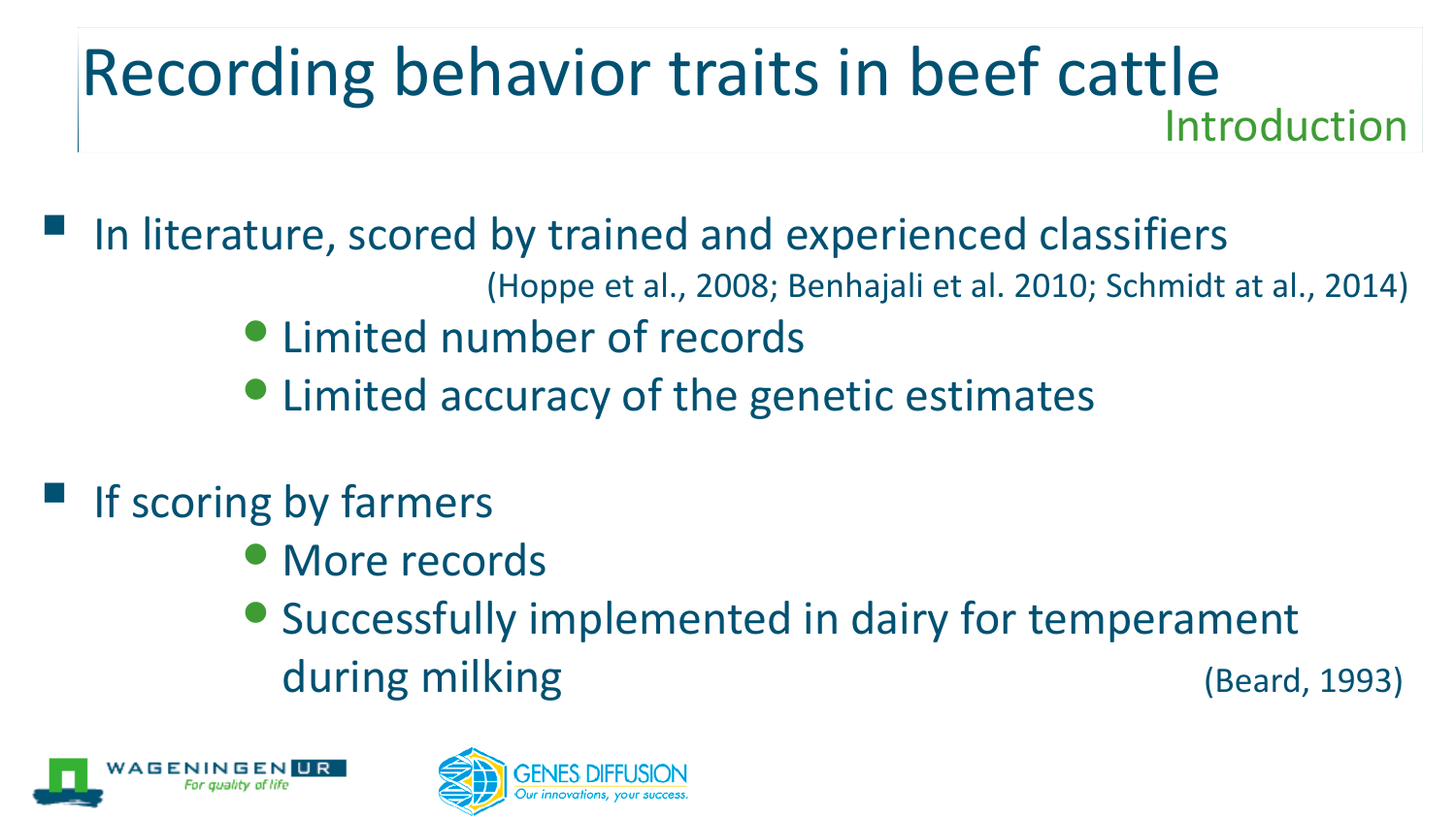

Introduction

## 1. Estimate heritabilities and genetic correlations for behavior traits in Charolais

2. Assess the possibilities of selection using a simple on-farm recording system



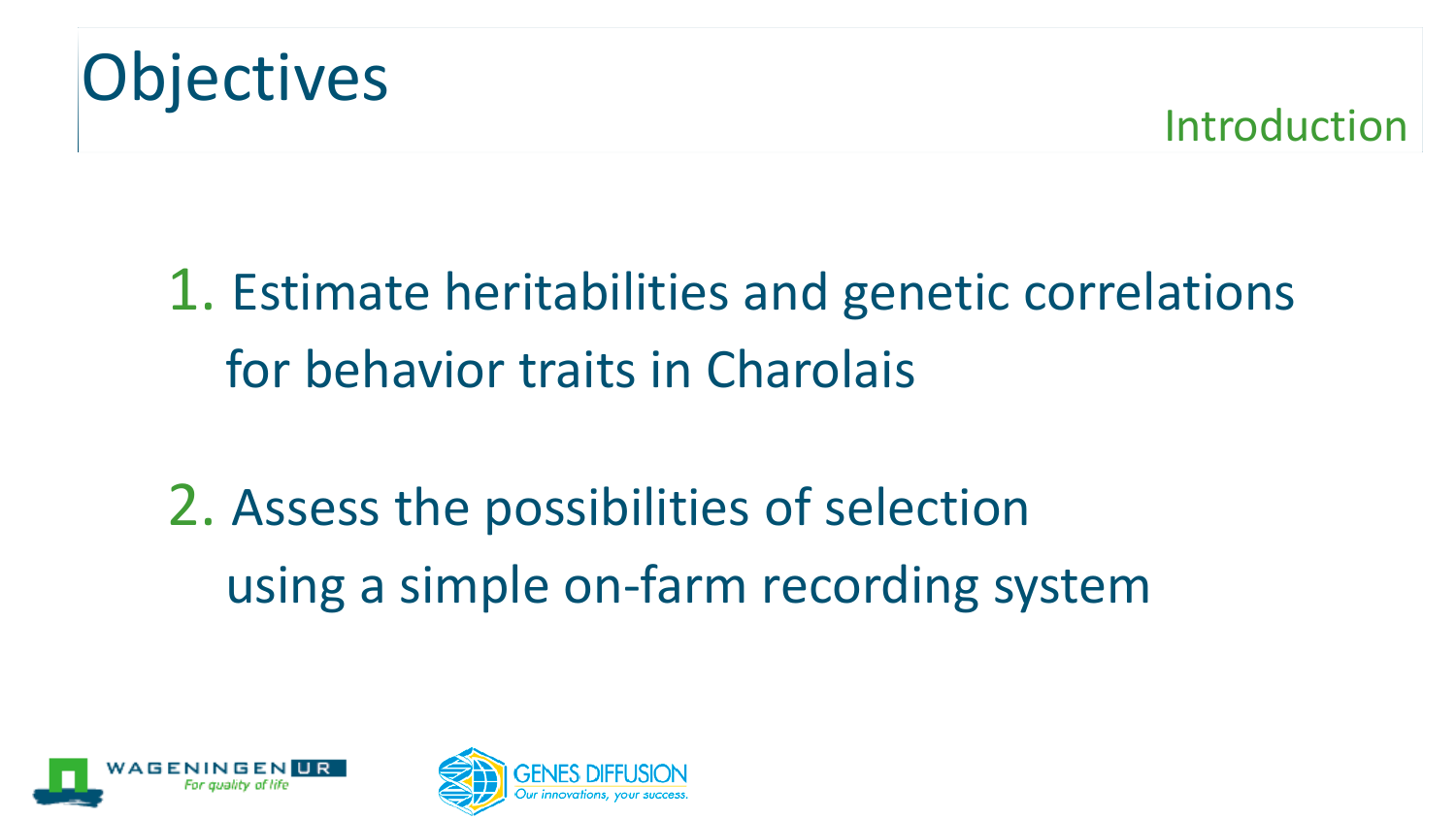## Data

### Materials and Methods

- 6,649 Charolais cows From 76 AI sires and 6,080 dams From 380 herds in France
- 3 behavior traits: recorded by farmers Based on their experience in handling animals
- Cows on one herd were scored by the same farmer Collected from October 2010 to September 2011





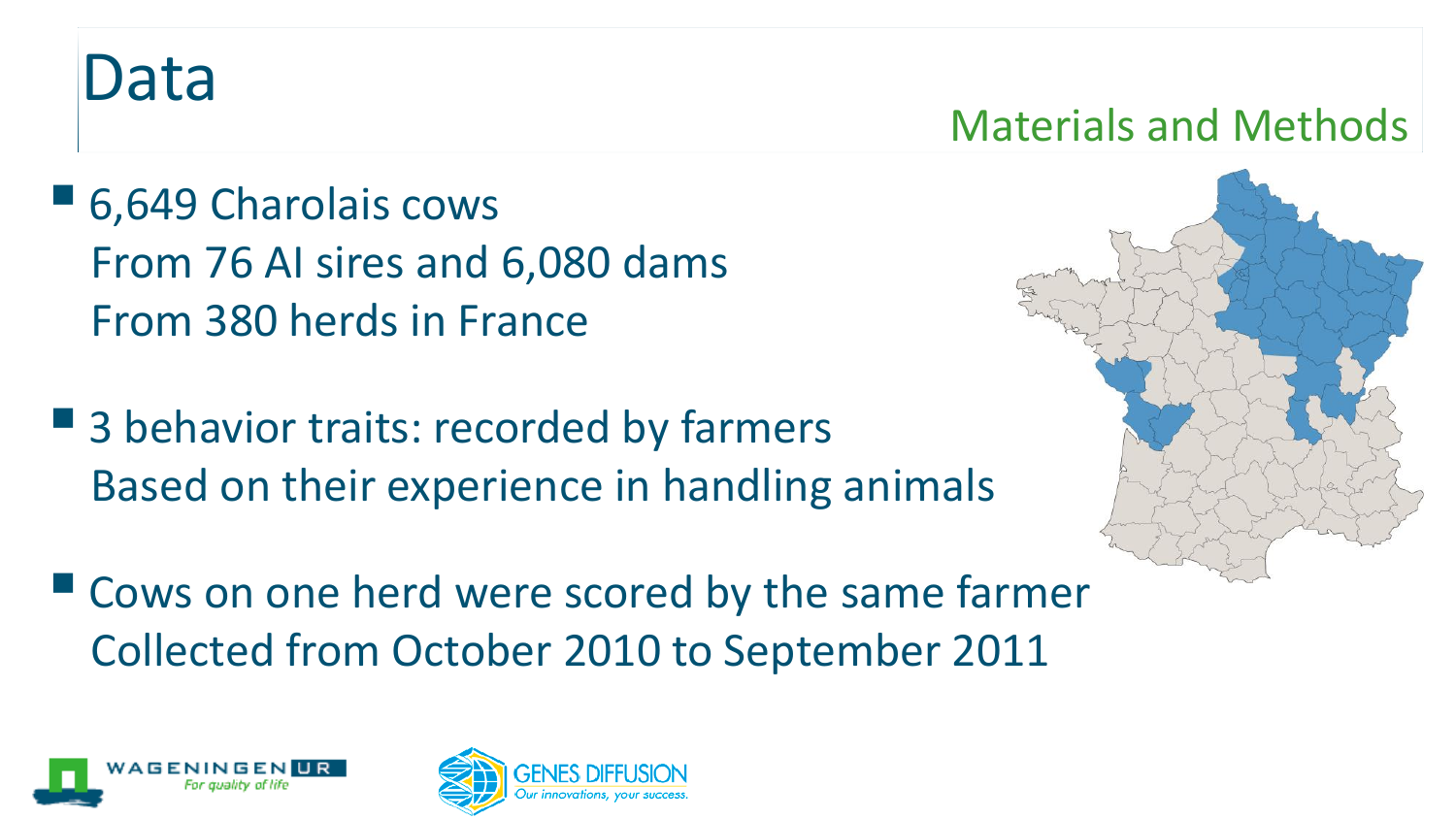## Behavior traits

### Materials and Methods

| <b>Traits</b>                   | Scale                          |
|---------------------------------|--------------------------------|
| Aggressiveness during gestation | 1 (aggressive) to 7 (docile)   |
| Aggressiveness at parturition   | 1 (aggressive) to 7 (docile)   |
| Maternal care                   | 1 (rejection) to 7 (attentive) |
|                                 |                                |

**7= optimal grade**



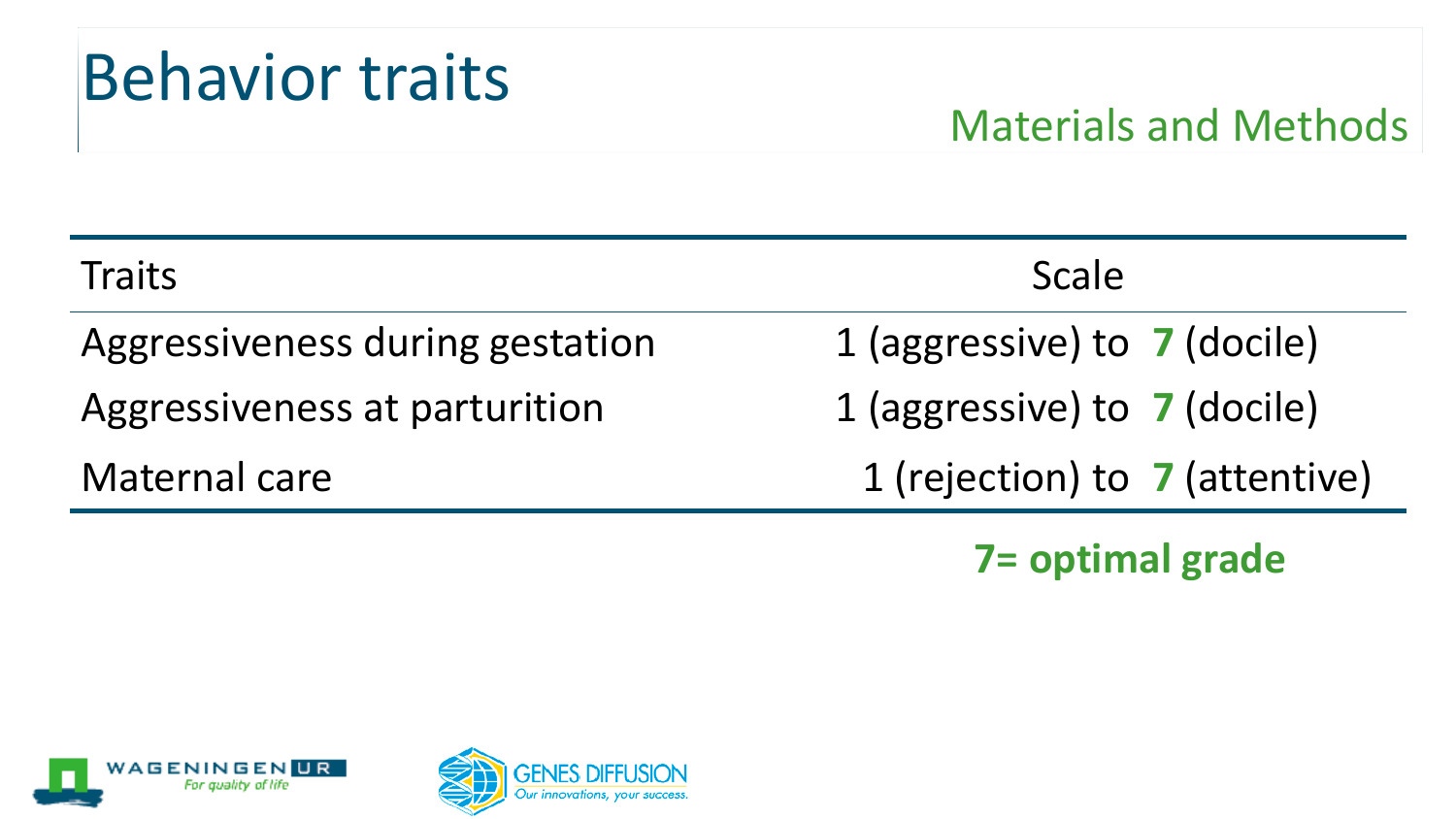## Animal Model

### Materials and Methods

### $\blacksquare$  Fixed effects

- Parity (6 classes: 1, 2, 3, 4, 5, ≥6)
- Birth Year by Birth Season (26 classes) between 1997 and 2009, and two six-months periods starting in October

## Random effects

- Herd
- Animal

A matrix constructed with minimum of 3 generations



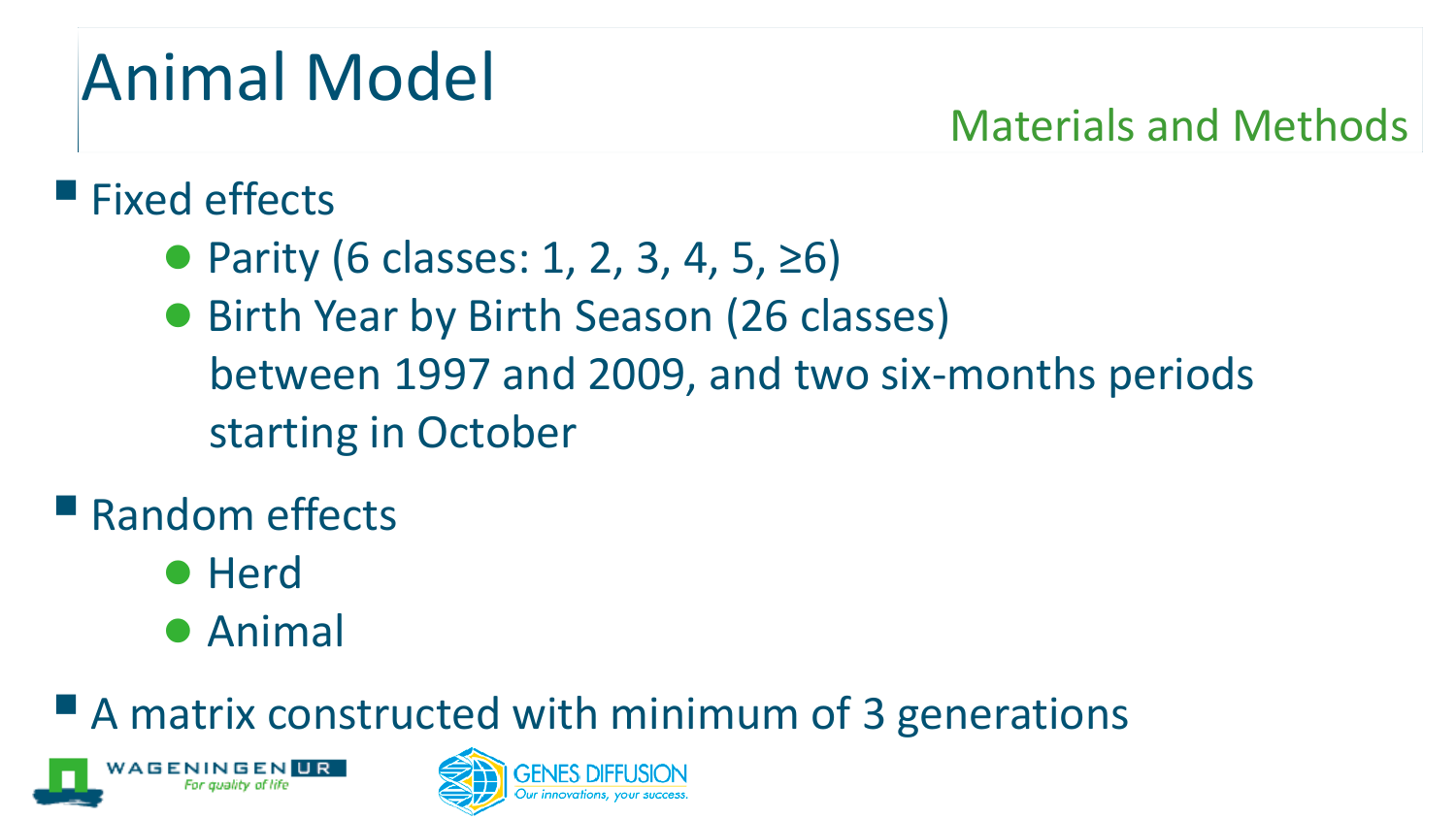# Analysis

### Materials and Methods

**Univariate analysis for each trait** 

$$
h^{2} = \frac{\sigma_{a}^{2}}{\sigma_{a}^{2} + \sigma_{e}^{2}}
$$
  
\n
$$
\% \sigma_{herd}^{2} = \frac{\sigma_{h}^{2}}{\sigma_{a}^{2} + \sigma_{h}^{2} + \sigma_{e}^{2}} \times 100
$$
  
\n
$$
CV_{a} = \frac{\sigma_{a}}{\mu}
$$
 (Houle, 1992)

Bivariate analysis between different traits

ASReml (Gilmour et al., 2009)



*rg*

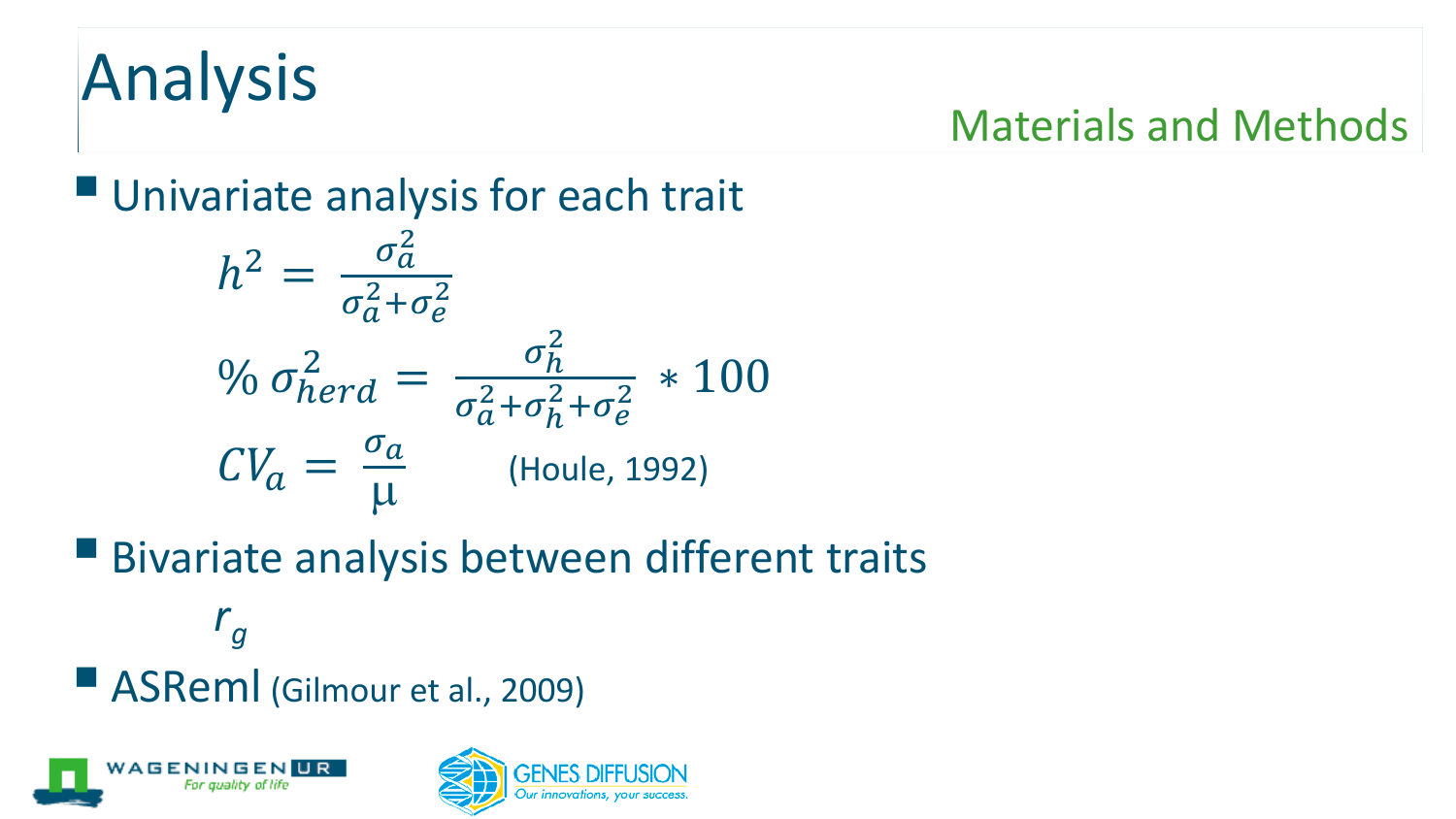# Means and standard deviations

#### Results and Discussion

| Trait               | Mean |      | % $\sigma_{herd}^2$ | $h^2$ (SE) | $CV_{2}$ (%) |
|---------------------|------|------|---------------------|------------|--------------|
| Aggres. gestation   | 5.74 | 0.89 |                     | 0.06(0.02) |              |
| Aggres. parturition | 5.03 | 1.33 | 19                  | 0.19(0.05) | 11           |
| Maternal care       | 4.56 | 0.89 |                     |            |              |

 $\blacksquare$  Higher SD for aggressiveness at parturition

● More handling experience and used a wider range of scores



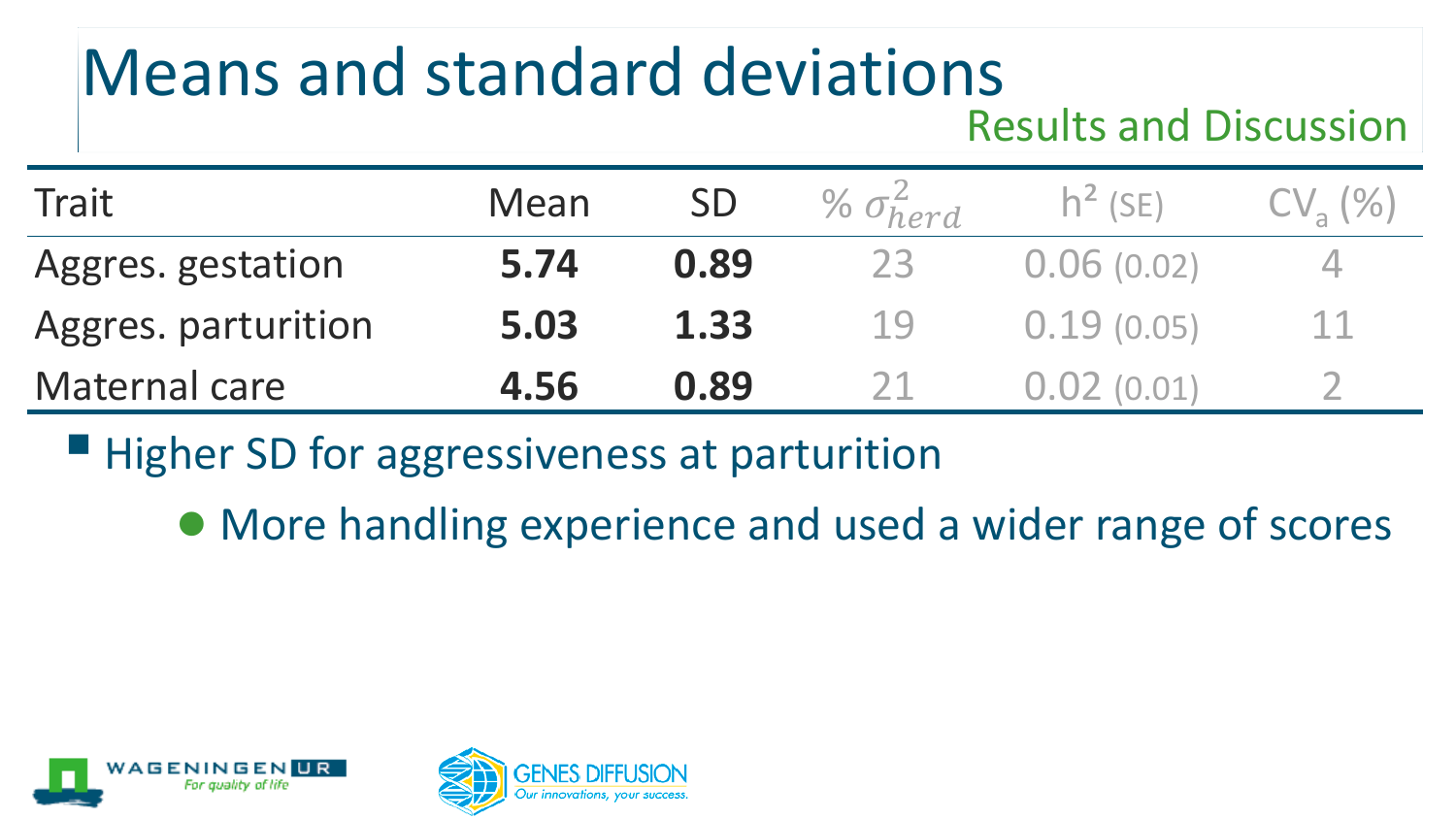## Herd effect

### Results and Discussion

| Trait               | Mean | <b>SD</b> | % $\sigma_{herd}^2$ | $h^2$ (SE) | $CVa(\%)$ |
|---------------------|------|-----------|---------------------|------------|-----------|
| Aggres. gestation   | 5.74 | 0.89      | 23                  | 0.06(0.02) |           |
| Aggres. parturition | 5.03 | 1.33      | 19                  | 0.19(0.05) | 11        |
| Maternal care       | 4 56 | O 89      | 21                  |            |           |

- $\blacksquare$  Substantial for all traits
- Could be due to difference
	- In management: housing system and Human contact

(Boivin et al., 1994; Becker and Lobato, 1997)

● In scoring between farmers (Le Neindre et al., 1995; Phocas et al., 2006)



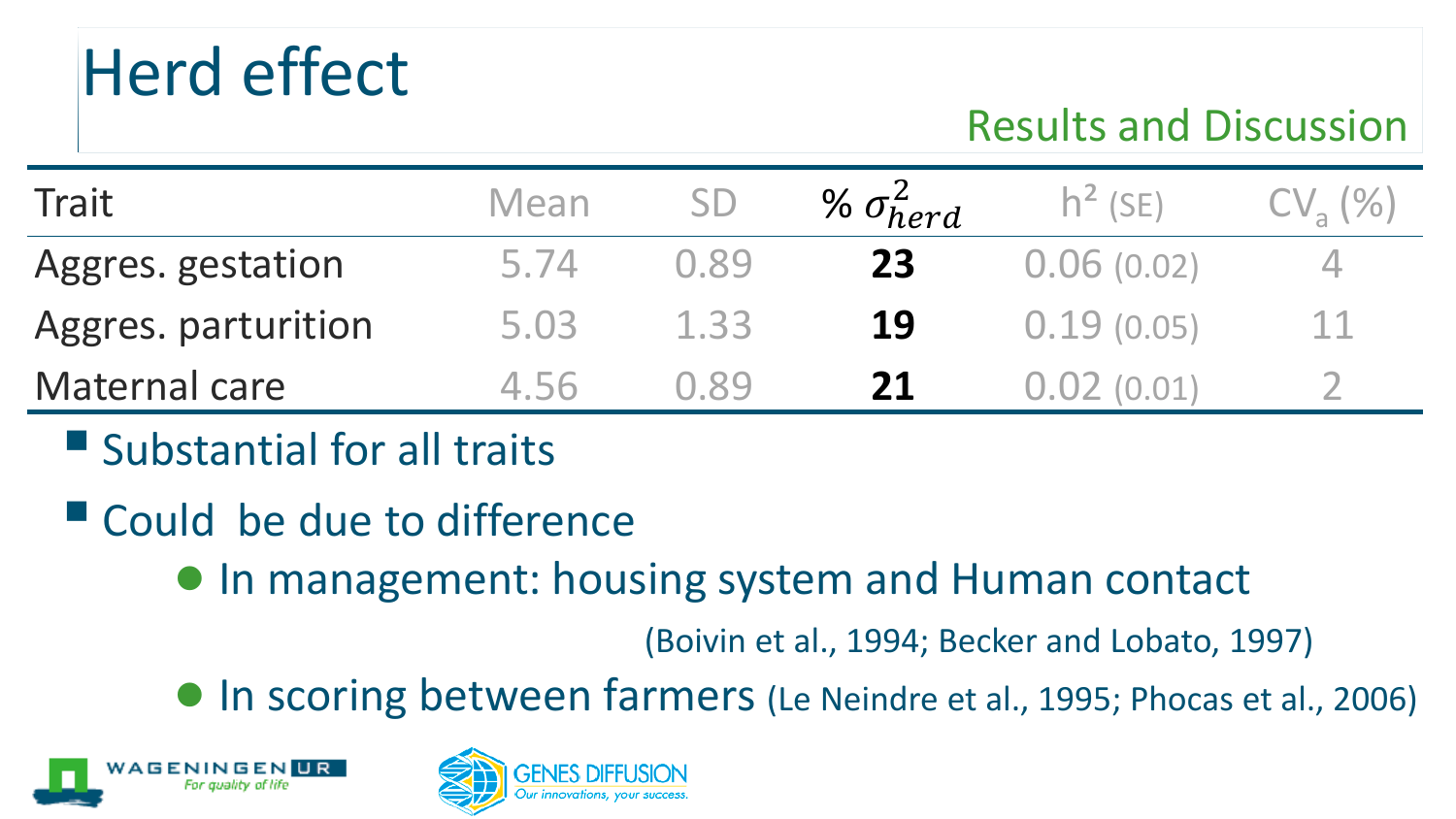## **Heritabilities**

### Results and Discussion

| Trait               | Mean | <b>SD</b> | % $\sigma_{herd}^2$ | $h^2$ (SE) | $CV_{2}(%$ |
|---------------------|------|-----------|---------------------|------------|------------|
| Aggres. gestation   | 5.74 | 0.89      | 23                  | 0.06(0.02) |            |
| Aggres. parturition | 5.03 | 1.33      | 19                  | 0.19(0.05) | 11         |
| Maternal care       | 4 56 | O 89      |                     | 0.02(0.01) |            |

 $\blacksquare$  h<sup>2</sup> lower than in literature

**AGENINGENUR** 

- Objective scoring system (Le Neindre et al., 2002; Phocas et al., 2006)
- $\bullet$  h<sup>2</sup> declines with habituation to human contact

(Burrow and Corbet, 2000)

- $\blacksquare$  Higher h<sup>2</sup> for aggressiveness at parturition
	- [Observat](http://www.wur.nl/UK/)ion is more accurate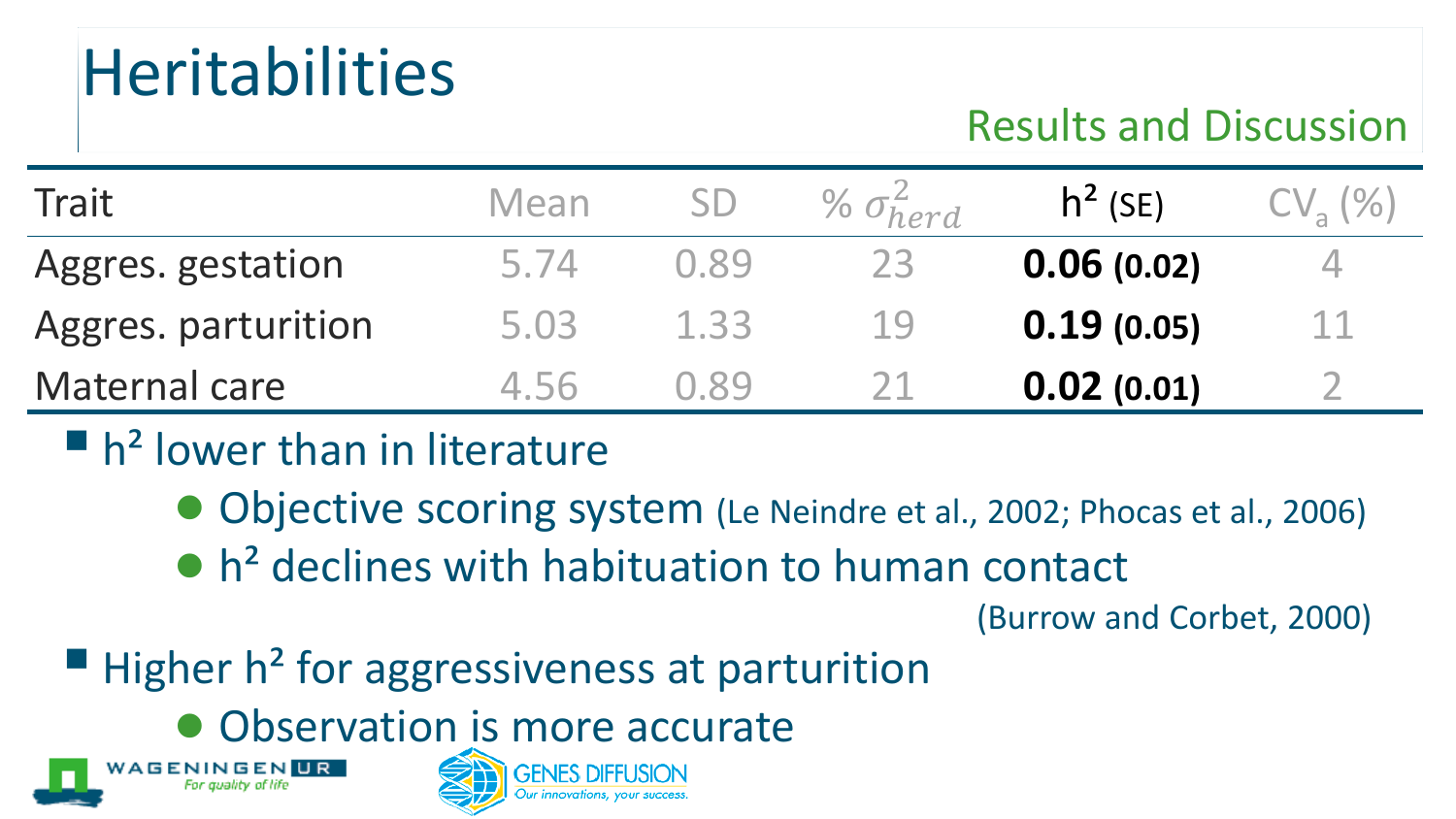### Genetic and phenotypic correlations Results and Discussion

| Trait               |                              | Aggres. gestation Aggres. parturition Maternal care |                |
|---------------------|------------------------------|-----------------------------------------------------|----------------|
| Aggres. gestation   | $\qquad \qquad \blacksquare$ | 0.98(0.03)                                          | $-0.71(0.21)$  |
| Aggres. parturition | 0.52(0.01)                   | $\overline{\phantom{m}}$                            | $-0.87(0.13)$  |
| Maternal care       | $-0.11(0.01)$                | $-0.23(0.01)$                                       | $\blacksquare$ |

**Strong genetic correlations** 

SE in ()

**Supported by literature in a lower extend** 

(Morris et al., 1994; Le Neindre et al.,2002; Phocas et al. 2006)

Difficulty to simultaneously improve maternal care and reduce aggressiveness



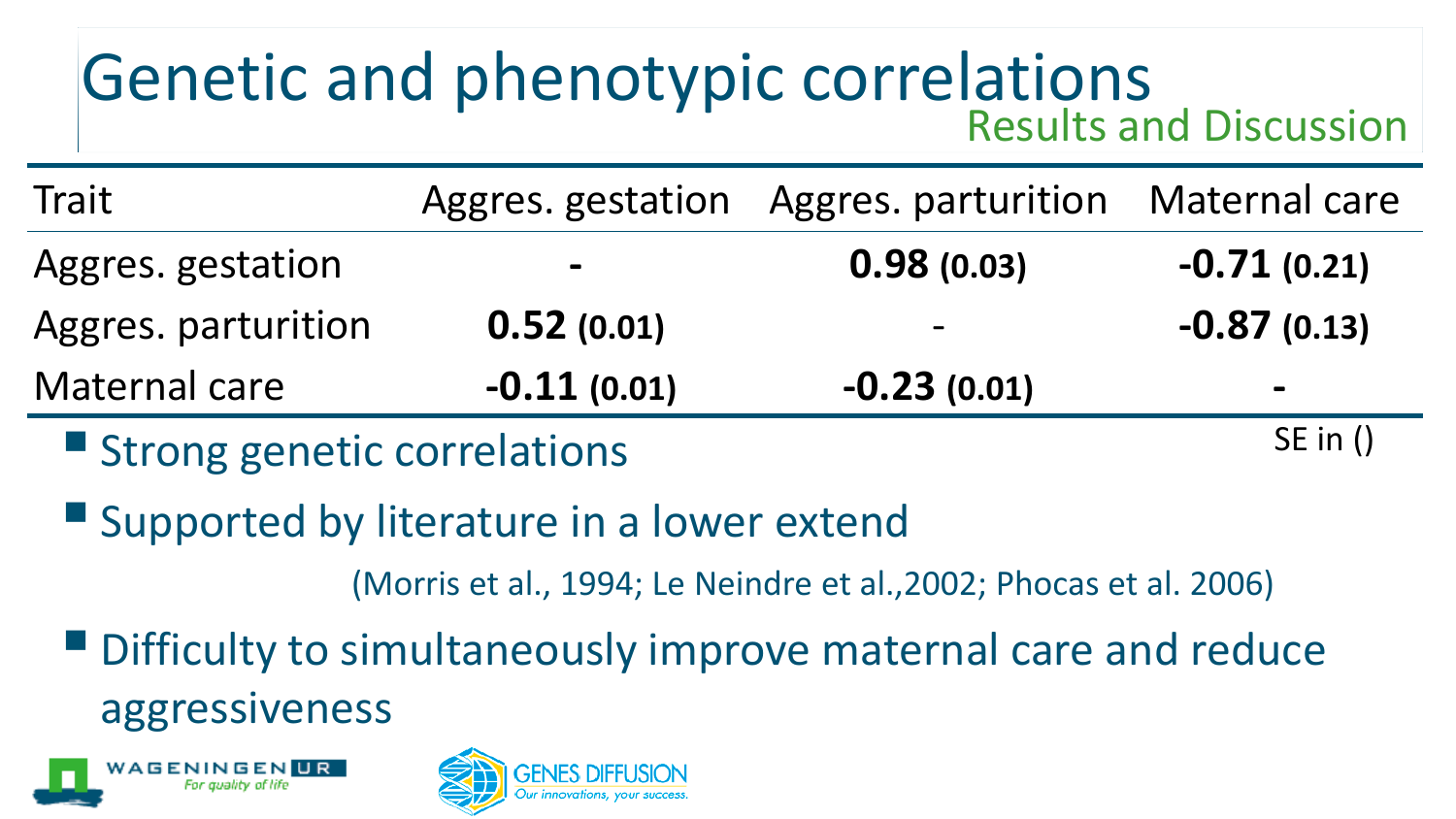# Opportunity for selection

#### Conclusion

| Trait               | Mean |      | % $\sigma_{herd}^2$ | $h^2$ (SE) | $CV_a (%)$ |
|---------------------|------|------|---------------------|------------|------------|
| Aggres. gestation   | 5.74 | 0.89 |                     | 0.06(0.02) | 4          |
| Aggres. parturition | 5.03 | 1.33 | -19                 | 0.19(0.05) | 11         |
| Maternal care       | 4 56 | N 89 |                     |            |            |

- $\blacksquare$  CV<sub>a</sub> high for agressiveness at parturition
	- 5% for body weight in Charolais (Mujibi et al. 2009; Phocas, 2009)

 **Thank you for your attention**

- Opportunity for selection
- Opportunity to collect simple data scored by farmers